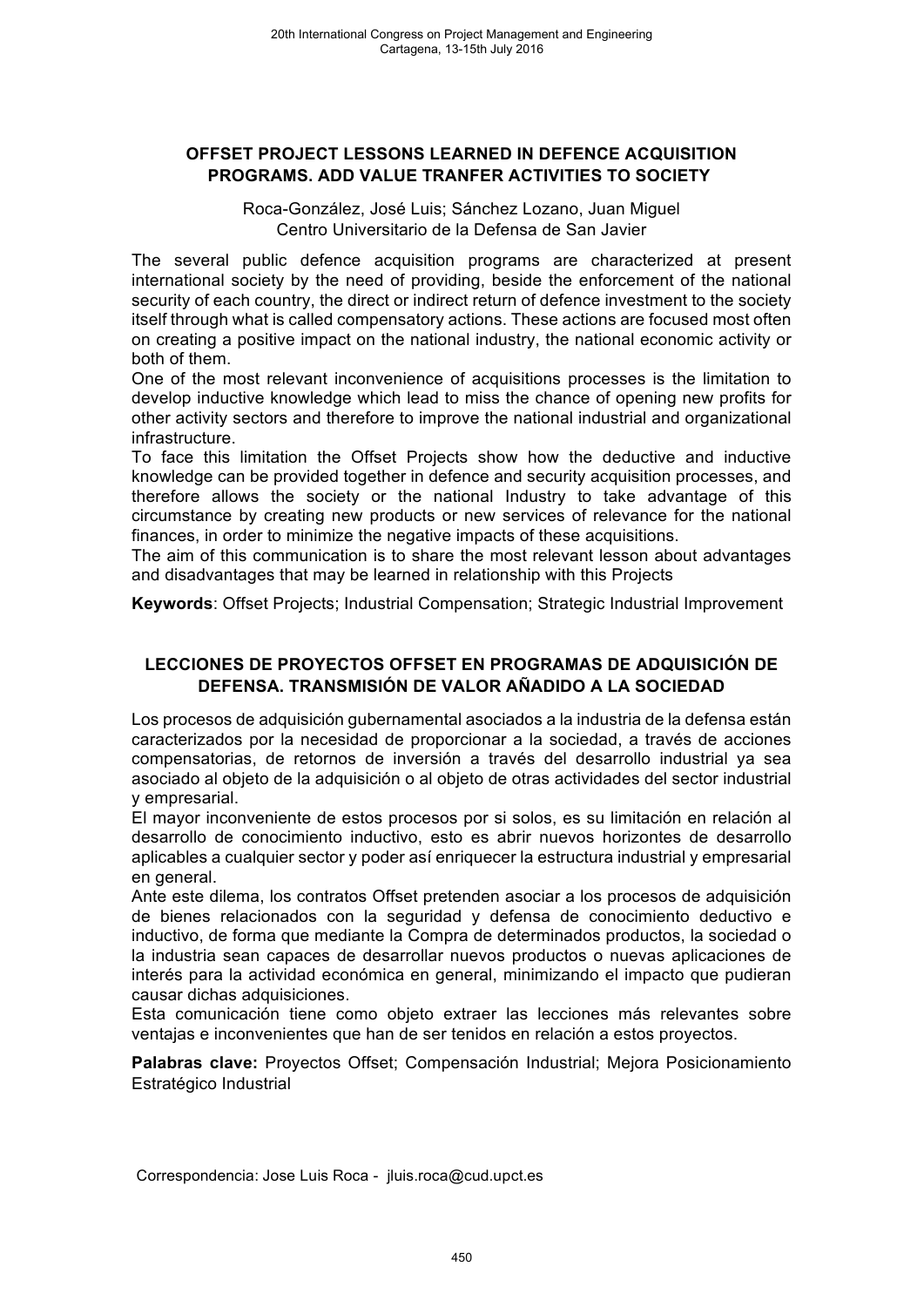# **1. Introduction**

Most of public defence acquisitions programs at present are characterized by the need of providing beside the enforcement of the national security capability, the direct or indirect return of defence investment to the society. This return takes place through what is called compensatory actions which are focused most often, on creating a positive impact on the customer´s industry or its national economic activity or both of them.

The efforts of industrial corporations to reach strategic advantages requires a continuous scientific and technological development whose main purpose is to lead the corporations to be independent on project funding from same country or foreign stakeholders. Under this scope statement the security and defence acquisitions programs are classified under tow main and opposite aspects that becomes into Industrial objectives as well. These are acquisition by buying or manufacturing.

Conventional acquisitions programs by buying are processes in where goods or services are included as an output to be deployed to the industry. The deductive Knowledge that can be extracted from these processes increase the professional skill that will lead the corporations to develop useful user experiences which will feed back customer specifications request for future new and similar acquisitions. The most relevant inconvenience of buying processes is the limitation of inductive knowledge development which lead to miss the chance of opening new profits for other activity sectors and therefore to improve the national industrial and organizational infrastructure.

To face this limitation the Offset Projects show how the deductive and inductive knowledge can be provided together in defence and security acquisition processes, so the national Industry can take advantage of this circumstance and then be able to create new products or applications of relevance for the industrial activity. As a summarize, the purpose of this communication is to share as an example, how some specific industrial compensations linked to security acquisitions, decrease the negative impact on the society that act as a customer of this services. (Fonseca Zagal 2007)

# **2. Offset Project/Contract definition**

Over all the working definitions in relationship with these processes of adding value to goods and equipment acquisitions programs under Defence & Security framework there is one which summarizes the most relevant features of this processes and states as follow:

*Offset Projects or contracts are compensatory agreements by goods/services delivering to the national society as a main clause for public transactions operations. (Alonso Pérez, 2013)* 

The key to understand how this kind of agreement returns profit to society is through the replacement of making monetary investment by making amends which means that some actions delivered by the contract/project supplier to the society, may have a monetary correspondence value.

When the Offset concept is applied to Defence & Security framework, the offset is defined as compensation mechanism agreed between purchasing government and foreign supplier(s) of military related products or services (Kimla 2013). The defence Industry must transform all processes involved (including knowledge management) into valuable amends in order to accomplish the contract/project requirements, therefore as an example of valid amends there are effective training and teaching hours, software licensing, marketing and publicising media, machinery transfer, authorization of use for patents, technical support in related or not related fields, coaching lessons, environment contribution performance, certification system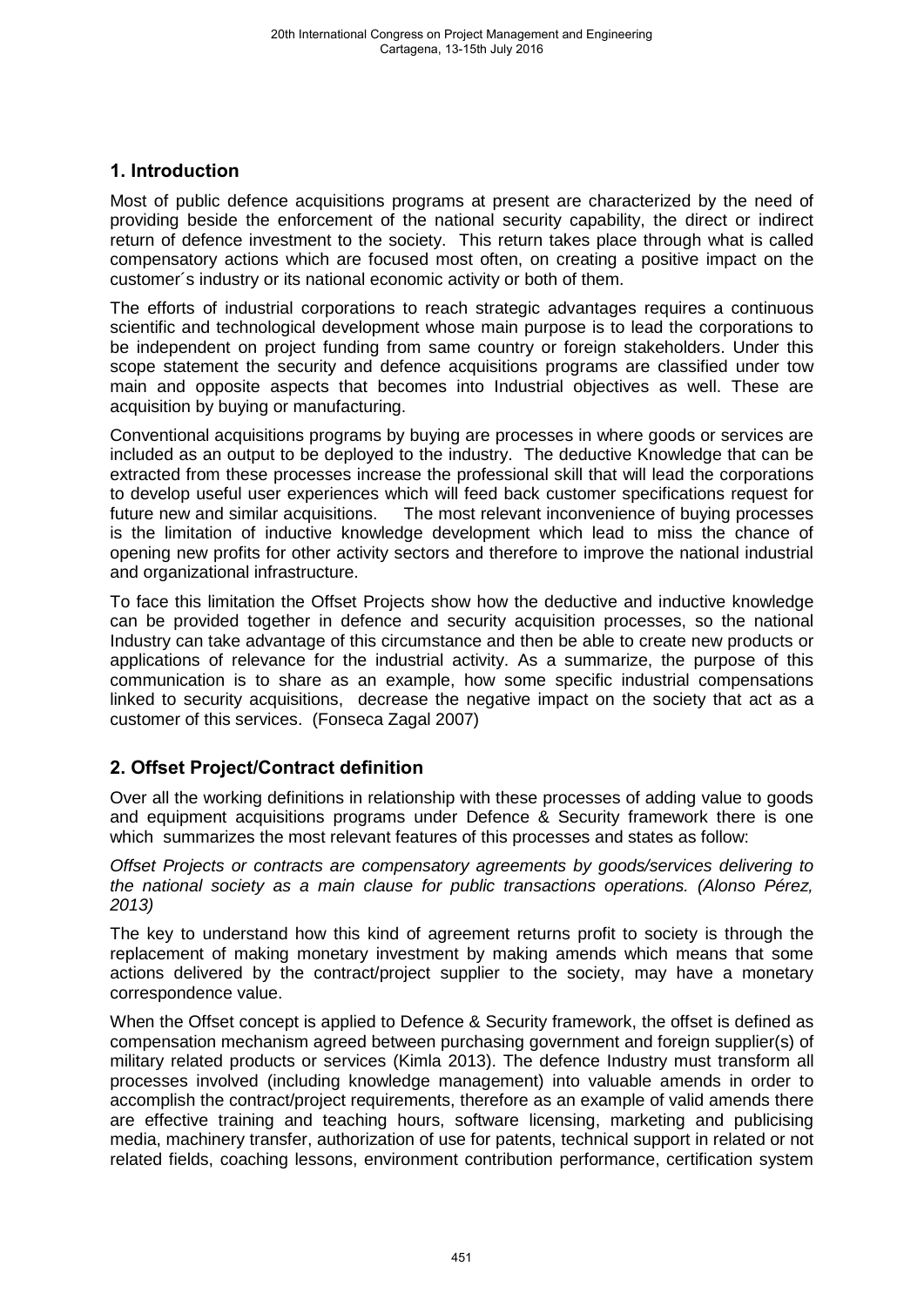support, full access to general purpose databases, access to networking research or business-university agreements.



#### **Figure 1: Hazards in Dual Use transfer. Source: (Briones 2014)**

All these examples of compensatory actions are divided into two different groups, direct actions and indirect actions, according to their relationship with the acquisition purpose. The direct actions are most often easily subdivided again in two groups, one represents the pure concept of direct offset which means that the country that will receive the amends is the same that the one that will receive the acquisitions, the other option called semi direct is used when the country that will receive the amends is different from the one that will receive the acquisition. The indirect offset is divided as well in two groups, semi indirect when the object of the amends are different from the acquisition but still in relationship with defence framework, and pure indirect when the amends does not have any relationship with defence or security framework (Cohayla, Lermo Rengifo et al. 2012).

The different types of offset in defence and security industry bring together knowledge management process and its applications to other sectors through dual use technologies development. However this fact leads some matters to be of concern when the stakeholders are forced to prevent undesired access to some technologies most often because there is a real risk of D&S transfer to hostile or none authorized users (figure1).

One example of how a semi indirect offset may materialize a transfer hazard was noticed by the South-American Patent Observatory (http://goo.gl/hqN4kP) when the World Intellectual Property Organization was about to deliver some informatics equipment to North Korean Patent Office when it could violate resolutions #1.718 & #1.874 of United Nations in relationship with this matter.

In spite of this example, the offset process is consequences of a long term planned process in where several considerations have been carefully analyze to prevent any undesired result. The Spanish defence acquisition processes are a clear example of high efficiency in project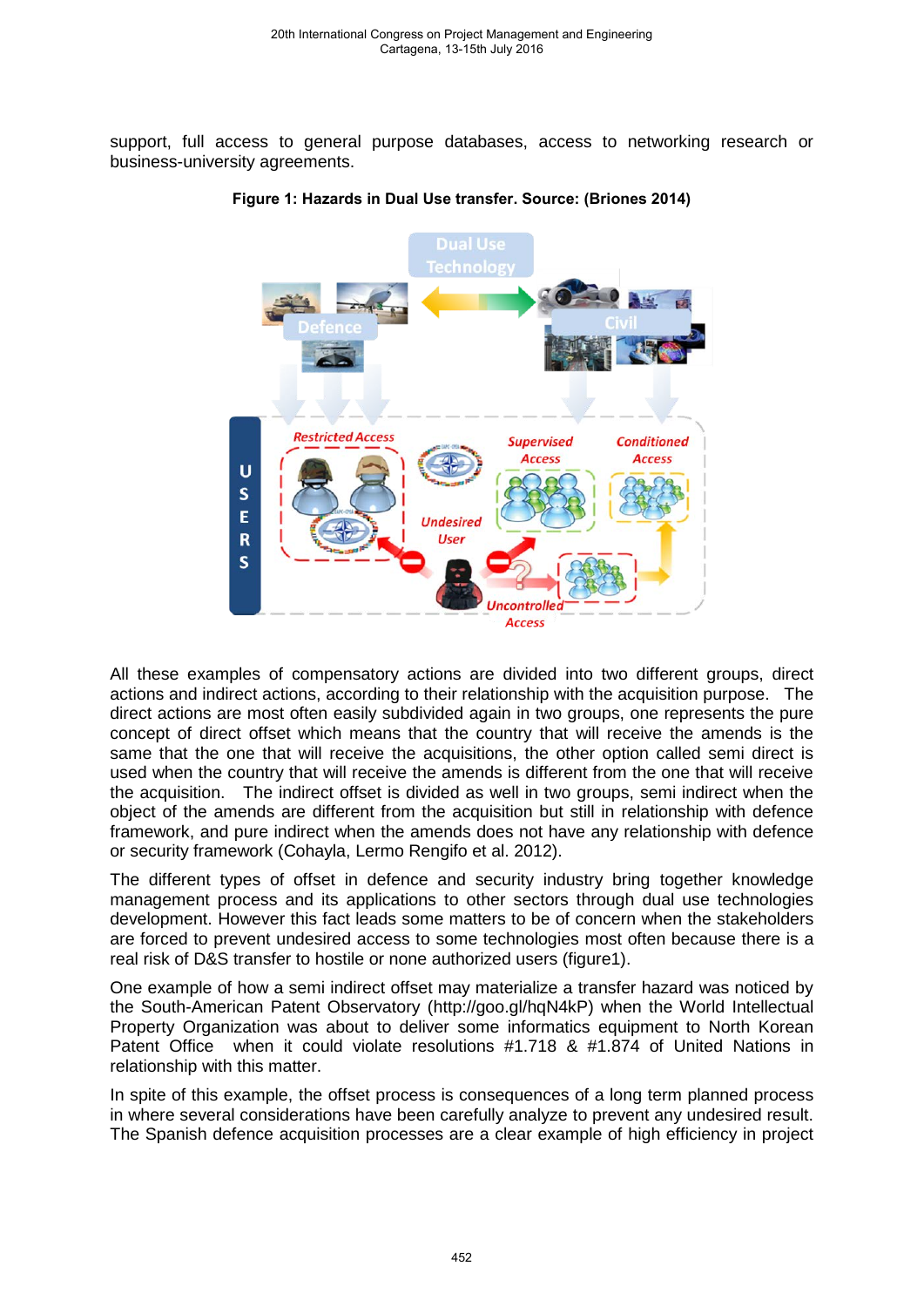management that works as a starting point to understand how the offset program takes place.

# **3. The Spanish Defence Acquisition Process**

In order to understand how offset requirements are designed it is a must to understand how each country develop the acquisitions process in relationship with defence and security framework.

The case of study of Spain reveals an efficient process which starts at a concept stage and ends in a service stage (figure2) which was defined by the next regulation:

- Defence Instruction #72/2012 that standardises the obtaining of armament and defence equipment processes as well as the program management bonded together.
- Defence Instruction #67/2011 that standardises the equipment resources obtaining processes.

In these instructions, the defence planning process states that the main purpose of the resources requirement planning is to grant the funding, material needs and human resources to supply the Spanish´s Armed Forces with the Military Capability Standard approved in the Objectives for Military Capability report. Therefore the support resources to manage services or perishable resources are excluded from both instruction scopes.

### **Figure 2: Defence Planning Process. Source: own design based on Spanish regulation**



The scope of #67/2011 affects mainly to the first two stages of the planning process: Concept Stage, in where the functional operative solutions are defined, and Decision Stage, in where the feasible solutions are filtered in order to justify the selection of the valid alternative among others.

The Material Resources Obtaining Process is defined in #67/2011 as the combination of activities that define, design, produce, built, develop, acquire, put into service or update the material resources that accomplish the specifications defined at the Spanish Defence Policy Objectives. This process is characterized by its trustworthiness in relationship with the coordination with other process, the governmental authorization attendance and finally, by its flexibility to grant its adaptability.

### **3.1. Stage I: Concept Stage**

This stage follows two different alternatives depending on the types of requirements in concern with this matter, which can be related to a Military Planning need or related to another Security Department needs.

In case the requirements are related with the military planning statement there are another two steps to follow, the first one will analyze the Operative Capability detected at the beginning and the Operative Capability desired at the end of the process. All this information is used to report the Document of Operative Needs that will be an input for the second step which will follow to analyze this document in order to summarise the way these objectives can be assumed, the output of this step is the report of the Document of Military Staff Objectives.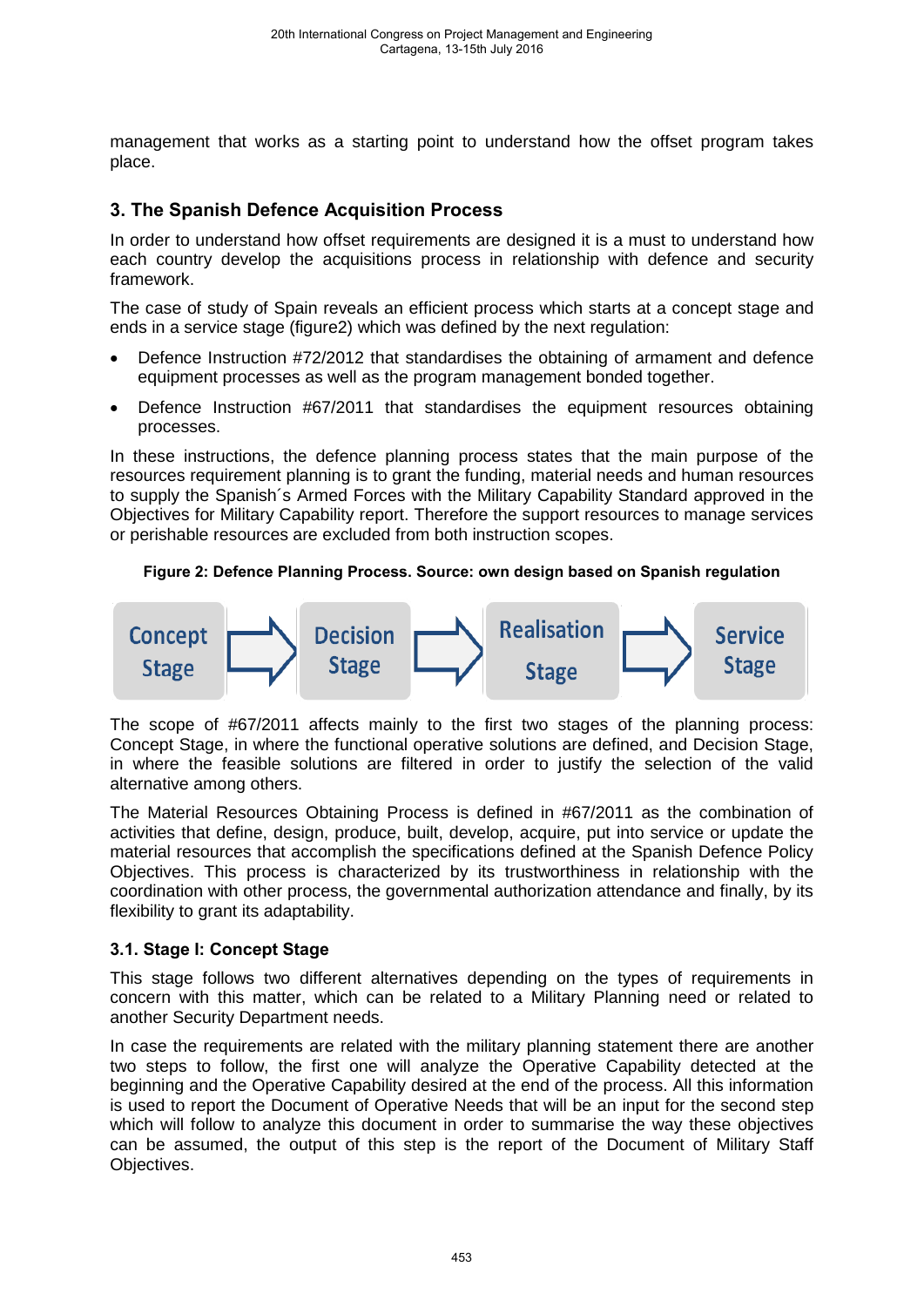In case the requirements are related whit other Department needs, then the department authority will redact the Document of Functional Needs which will describe also the risk link to the functional requirements and a time extension forecast.

## **3.2. Stage II: Decision Stage**

The goals of this stage are to define a clear solution, display the programs of acquisitions, develop the design technical requirement in the solution demands it. To reach these goals, the stage follows four steps:

- Requirements Definitions. The entire requirement must be defined in relationship with six factors called MIRADO due to its initials in Spanish. M=**M**aterial, I= fac**i**lities, R= Human **R**esources, A= Tr**A**ining, D= **D**octrine and O= **O**rganization. The output of this step is the Document of Military Staff Objective (when is related with Military Planned Needs) or Document Requirement Definition (when is related with other Department needs).
- Alternative Acquisition Option. Here the industrial, technological, logistic, environmental and cost factors must be taking into consideration in relationship with the acquisition purpose. This step follows thirteen actions starting from a Work Breakdown Structure (WBS) to end by reporting the Document of Viability.
- Programs Configuration. Under the supervision of the Head of Program Planning Department, the acquisition objectives and the WBS are updated to the best technical practice available reporting therefore the Program Guideline.
- Actions for Execution Preparation. Following the program guideline, the design requirements will be develop and the contracting strategy will be defined by the Economic Affairs Department. Every requirement will be analyze under the regulation framework to grant its agreement with national military request and any accepted NATO (STANAG) standard.

### **3.3. Stage III: Realisation Stage**

Once more tow new steps force to develop new reports whose aim is to develop the Document of production requirements and in case the acquisition is about a new facility, the technical report and building permit authorization.

The realisation step will also define the service test requirements and all the test evidences before the time limit of warranty starts to count.

## **3.4. Stage IV: Service Stage**

When the acquisition starts serving it includes several operational features of evaluation and delivering processes to user´s units and user formal acceptance. The service stage also requires supervision on new innovations that may extend the acquisition life cycle and therefore may initiate new obtaining process from stage I: Concept Stage.

This stage will also define how to proceed to dismantle the acquisition when it reaches the end of its live cycle.

### **3.5. Program Management and Control**

All these stages are under a common frame in where the program goals are under control in order to avoid any undesired waste of funding or any fail in accomplish the standard requirements.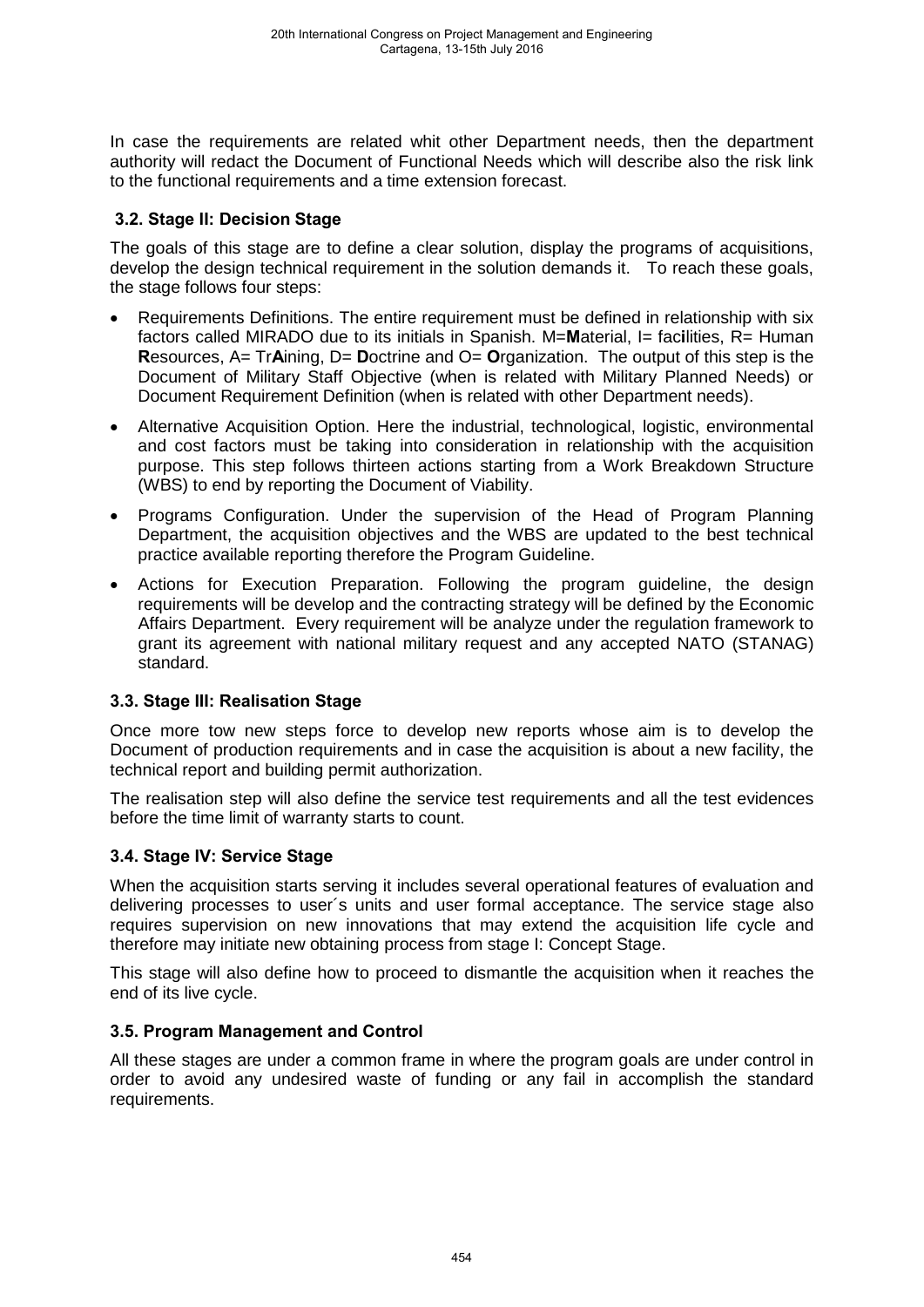The control process may therefore be defined for an acquisition program as the development of feedback procedures to ensure that new baselines are under expected limits and that the corrective actions were properly performed.

The deputy directors of Planning Department, Technology and Innovation Dpt., Information and Communications Technologies Dpt. or Control Dpt. are the high command in charge of this matter in order to provide the control report which minimum content may define the next fields:

- Contractor deviation in relationship with the services hired.
- Funding baseline in relationship with new time marks, deviation updates.
- Program status in relationship with the technical requirement accomplished.
- Hazards preventing actions.
- Risk evaluation on budget, time delay, missing goals.
- Corrective Actions proposal.

# **4. Offset Regulation**

Some countries have develop formal regulations regarding offset projects that due to their strategic feature, may include specific requirements depending on each country industrial status, even sometimes multiplying factors that increase the return of investment through compensatory actions (Table 1)

When offset regulations exists in the customer country, it forces any dealer to develop this type of project when military acquisitions programs takes but when there is not a specific standard for this purpose(figure3), the dealer may find a request for proposal attached to the main defence contract which acts as an specific regulation.

In Spain the Offset framework is regulated by decree-law #RD1551/2004 and a specific standard approved by the Secretary of Defence, Instruction #375/2000, both rules set the kind of compensatory actions in order to accomplish the society and security industry objectives.

- #RD1551/2004, the responsibility of applying this directive lies on the Armament and Material Management Head as it is defined in its article 4.2.
- #375/2000, The Secretary of Defence considers cooperation agreement negotiation with foreign supplier of defence in order to grant an appropriate return of investments.

The regulation process most often follows at the beginning to perform a national security and defence industry as a strategic production providing to its society profits through compensatory actions, as the industrial capability is performed the Offset increase its indirect features in order to increase the add value process delivered to the society.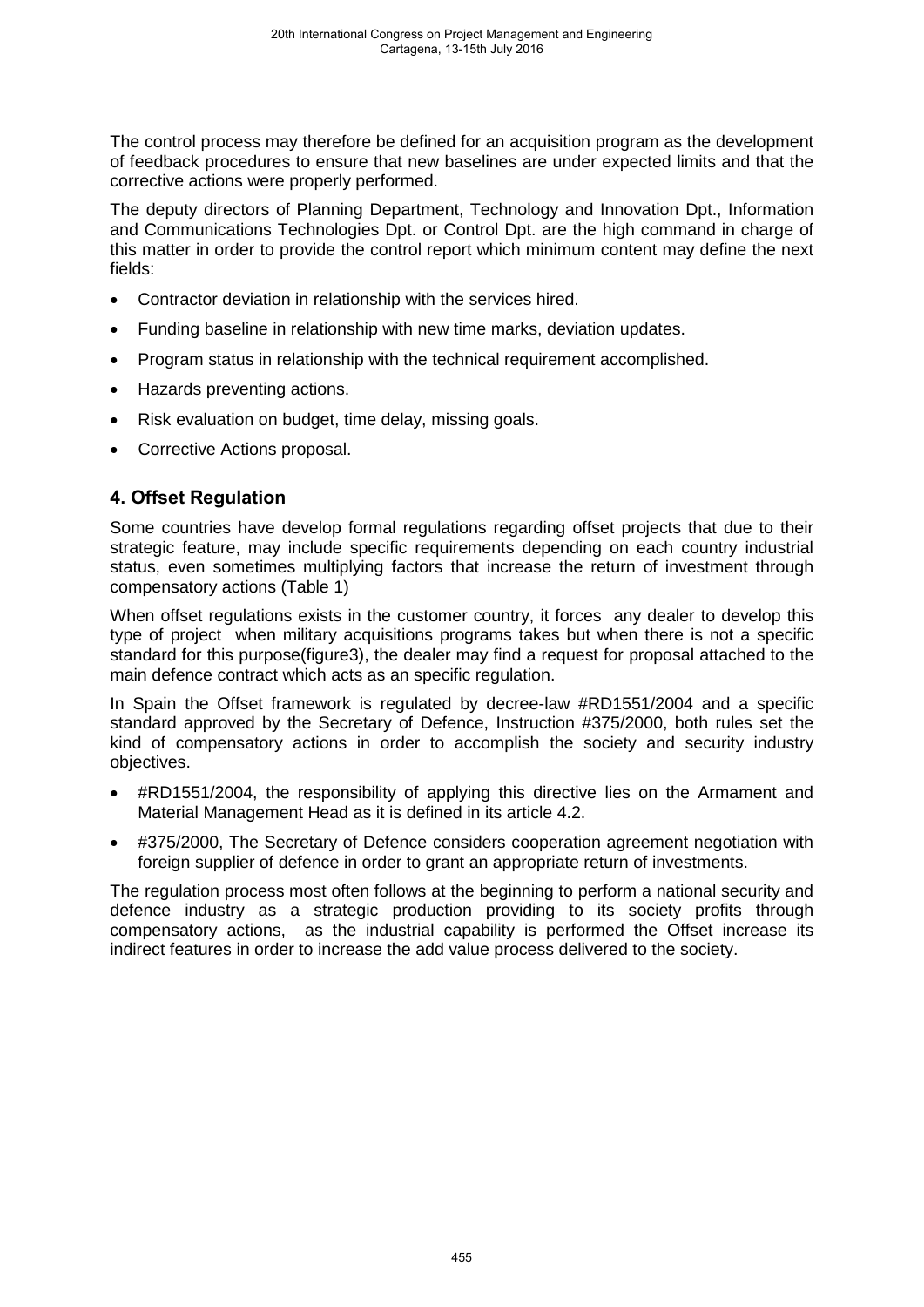

#### **Figure 3: Offset Standards Regulations Process. Source: own design.**

| Table 1: International Offset Examples. Source (USD Report 2007) |  |  |  |  |
|------------------------------------------------------------------|--|--|--|--|
|------------------------------------------------------------------|--|--|--|--|

| Country        | <b>Offset Target</b> | Min. Contract | Min. Offset |  |
|----------------|----------------------|---------------|-------------|--|
|                |                      | Amount USD    | investment  |  |
| Canada         | Defence & Civil      | 1,7 million   | 100%        |  |
| Spain          | Defence & Civil      | Unknown       | 100%        |  |
| Greece         | Defence              | 10 million    | 100%-120%   |  |
| Holand         | Defence & Civil      | 5 Million     | 100%        |  |
| Chile          | Defence              | 5 Million     | 100%        |  |
| Israel         | Defence & Civil      | 0,5 Million   | 35%         |  |
| Brazil         | Defence & Civil      | 5 Million     | 100%        |  |
| Poland         | Defence & Civil      | 5 Million     | 100%        |  |
| Colombia       | Defence              | 1 Million     | 100%        |  |
| Turkey         | Defence & Civil      | 10 million    | 50%         |  |
| Peru           | Defence & Civil      | 7,5 Million   | 100%        |  |
| India          | Defence & Civil      | 60 Million    | 30-50%      |  |
| United Kingdom | Defence & Civil      | 10 Millions   | 100%        |  |
| Singapore      | Defence              | 10 Millions   | 25-30%      |  |

Extracted from U.S. Department of Commerce Bureau of Industry and Security (2007)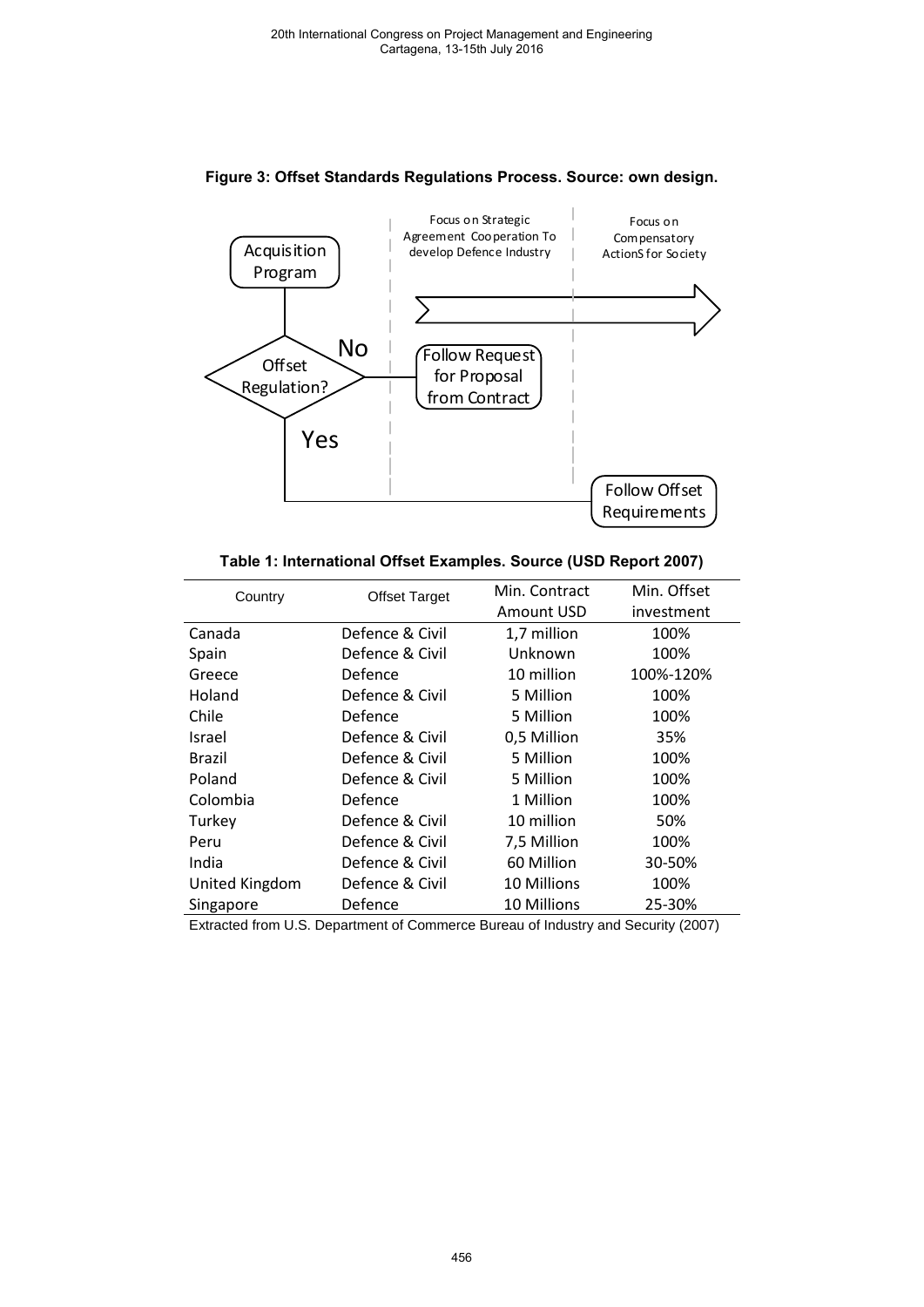# **4.1 The Spanish case of Study**

The Spanish offset objectives are a consequence of the acquisition policy defined by the Ministry Of Defence staff in where three actions stand out among others to accomplish these goals. These are:

- 1. To Promote and strengthen of strategic Industrial activities of interest for the Security and Defence purpose. This includes:
- Know-How development by transfers from foreign technologist.
- Increase the Spanish Industry collaboration on the acquisition program.
- Increase the Spanish developer's presence in other countries.
- Promote the Spanish Industry collaboration in foreign acquisitions programs.
- 2. To reach a high level of self-sufficiency by full integration of the national capabilities on the life cycle support to the acquisition. This also includes:
- Promote a national supply chain.
- To be able to develop maintenance and updating operations by the qualification of specific services centres.
- 3. To enable an international market access for the Spanish defence industry. This may include:
- Developing new marketing relationships between enterprises, creating new industrial holdings etc.
- Balancing the competitively, Capability, Quality and Production effort.

In Spain the Offset clauses terms are discomposed step by step in order to negotiate each singular feature linked to the acquisition process, however there is a common structure which should follow the next items:

- Agreement means the percentage of investment return.
- Time deadline, it is expected to be similar to the acquisition deadline.
- Life Cycle clause, it will define future agreement to apply automatically the terms defined in this contract.
- Temporary goals, it helps to accomplish gradually the objectives in order to reach successfully the end of the contract.
- Actions Categorization, in order to identify what actions are directly related with the acquisition and which are not. A threshold rank is defined also as an acceptance rank for the results.
- Penalties. In case that the supplier does not provide the investment return signed in the offset contract. These penalties can be based on a financial compensation by a single payment to the government treasury agency (calculated as a percentage of investment missed) or can also be based on a new agreement which should increase the investment actions in order to compensate the delay of the return.

Under this framework, Spain has achieved a long experience on Offset Management since 1981 by the F-18 acquisition program which reported by offset projects a return of investment of about 1,54 Millios USD. However even being one of the most competitive countries in Security and Defence development Spain is one of the countries with the lower defence budget, this circumstance may lead its industry to compete in a growing military offset market which has been forecasted up to year 2021 in about 49,3 Billion of USD (table 2).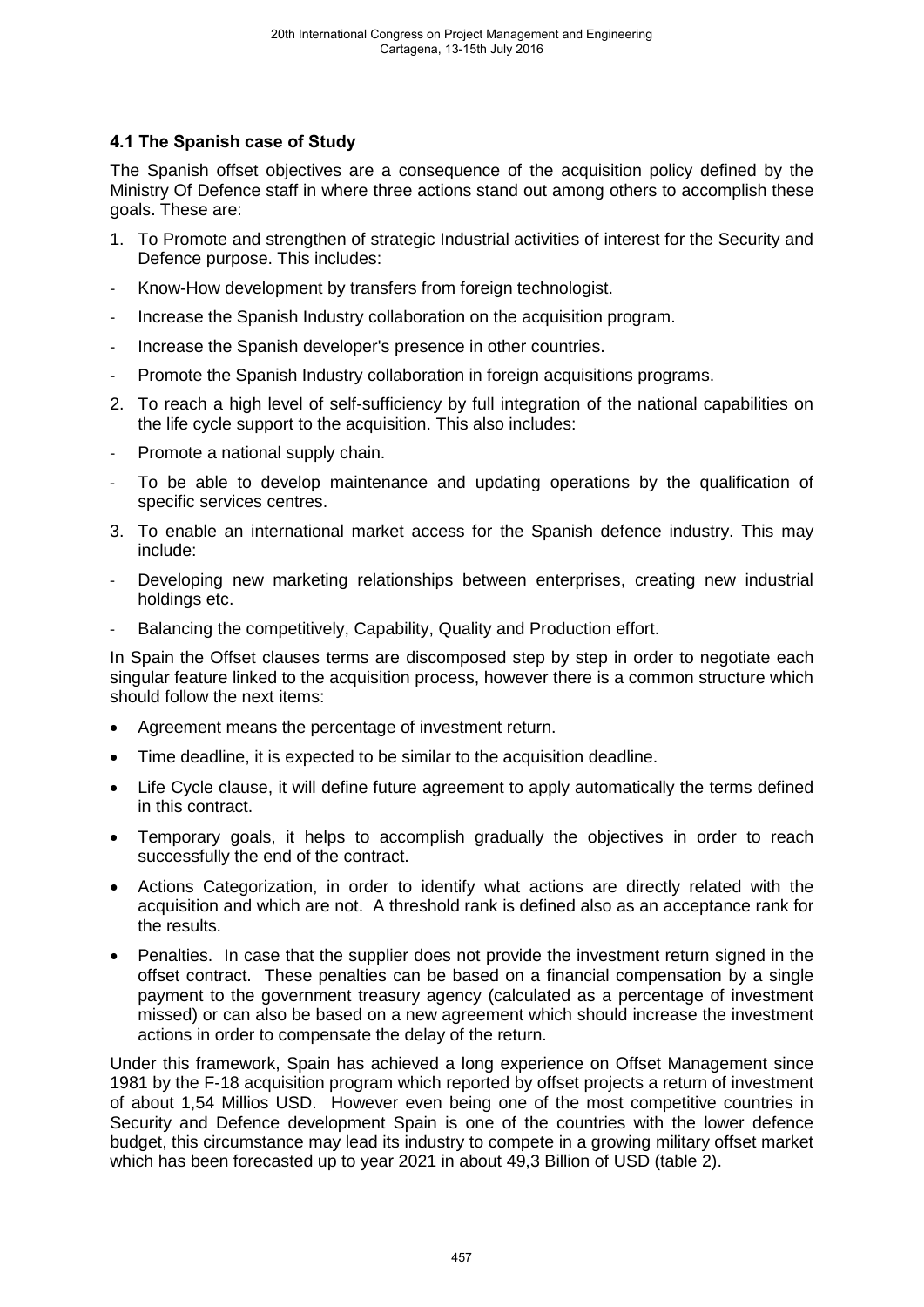| <b>COUNTRY</b>      | 2012 | 2013 | 2014 | 2015 | 2016 | 2017 | 2018 | 2019 | 2020 | 2021 |
|---------------------|------|------|------|------|------|------|------|------|------|------|
| Germany             | 0.87 | 0.85 | 0.84 | 0.86 | 0.89 | 0.91 | 0.94 | 0.97 | 1.00 | 1.03 |
| Greece              | 1.49 | 1.42 | 1.35 | 1.32 | 1.29 | 1.27 | 1.24 | 1.28 | 1.32 | 1.36 |
| <b>Italy</b>        | 1.32 | 1.26 | 1.19 | 1.17 | 1.15 | 1.12 | 1.10 | 1.14 | 1.17 | 1.20 |
| <b>Netherlands</b>  | 1.10 | 1.08 | 1.05 | 1.09 | 1.12 | 1.15 | 1.19 | 1.22 | 1.26 | 1.30 |
| Norway              | 1.04 | 1.09 | 1.15 | 1.18 | 1.22 | 1.25 | 1.29 | 1.33 | 1.37 | 1.41 |
| <b>Poland</b>       | 1.04 | 1.09 | 1.14 | 1.23 | 1.32 | 1.42 | 1.53 | 1.60 | 1.68 | 1.77 |
| <b>Turkey</b>       | 1.28 | 1.35 | 1.42 | 1.46 | 1.50 | 1.55 | 1.59 | 1.64 | 1.69 | 1.74 |
| <b>UK</b>           | 1.58 | 1.55 | 1.52 | 1.56 | 1.61 | 1.66 | 1.71 | 1.76 | 1.81 | 1.87 |
| <b>South Africa</b> | 0.67 | 0.69 | 0.71 | 0.74 | 0.76 | 0.78 | 0.80 | 0.84 | 0.89 | 0.93 |
| <b>Australia</b>    | 2.31 | 2.38 | 2.45 | 2.53 | 2.60 | 2.68 | 2.76 | 2.90 | 3.04 | 3.20 |
| <b>India</b>        | 4.38 | 4.51 | 4.65 | 4.79 | 4.93 | 5.08 | 5.23 | 5.39 | 5.55 | 5.72 |
| <b>Indonesia</b>    | 0.75 | 0.81 | 0.87 | 0.93 | 1.00 | 1.08 | 1.16 | 1.25 | 1.34 | 1.44 |
| South Korea         | 2.61 | 2.74 | 2.88 | 3.02 | 3.18 | 3.33 | 3.50 | 3.68 | 3.86 | 4.05 |
| <b>Singapore</b>    | 0.76 | 0.83 | 0.92 | 0.94 | 0.97 | 1.00 | 1.03 | 1.06 | 1.09 | 1.13 |
| <b>Taiwan</b>       | 0.94 | 0.99 | 1.04 | 1.09 | 1.14 | 1.20 | 1.26 | 1.32 | 1.39 | 1.46 |
| <b>Brazil</b>       | 3.40 | 3.50 | 3.61 | 3.79 | 3.98 | 4.18 | 4.39 | 4.52 | 4.65 | 4.79 |
| <b>Chile</b>        | 1.27 | 1.31 | 1.35 | 1.39 | 1.43 | 1.48 | 1.52 | 1.57 | 1.61 | 1.66 |
| Colombia            | 1.77 | 1.83 | 1.88 | 1.98 | 2.07 | 2.18 | 2.29 | 2.36 | 2.43 | 2.50 |
| Saudi Arabia        | 5.22 | 5.38 | 5.54 | 5.82 | 6.11 | 6.41 | 6.73 | 6.93 | 7.14 | 7.36 |
| <b>UAE</b>          | 2.53 | 2.66 | 2.79 | 2.93 | 3.08 | 3.23 | 3.39 | 3.49 | 3.60 | 3.71 |

|  |  |  | Table 2: Military Offset Market Forecast. Source (Frost & Sullivan 2013). |  |
|--|--|--|---------------------------------------------------------------------------|--|
|--|--|--|---------------------------------------------------------------------------|--|

Note: Unist in USD Billions. Table from Frost & Sullivan 2013 Report.

### **5. Conclusions**

The Offset Project management when is applied to acquisitions in defence and security contracts allows to improve the competitive skill of the national productive agents by opening new knowledge transfer processes which increases the capability of the enterprises involved.

All the enterprises who act as contract supplier and so, as a compensatory supplier, needs to understand how services and goods inside the chain value works for each country, in order to find out new interesting add value actions that may raise the customer interest and therefore stand out their offers among the competitor´s. These new competences lead the project managers to play an early role when identifying the customer needs not just in relationship with a defence acquisition.

This type of governmental contracts opens a new ways to externalize the experience achieve in this field in other governmental local areas in where most often request for bids also, evaluate any improving proposals over the contract object. Therefore Projects on renewable energies, water management, greenhouses farming among others typologies may be the key to positive differentiate the Spanish Offers; however it will require that the program and project manager acquires new competences to externalize experiences from an industrial activity to others such the examples mentioned before.